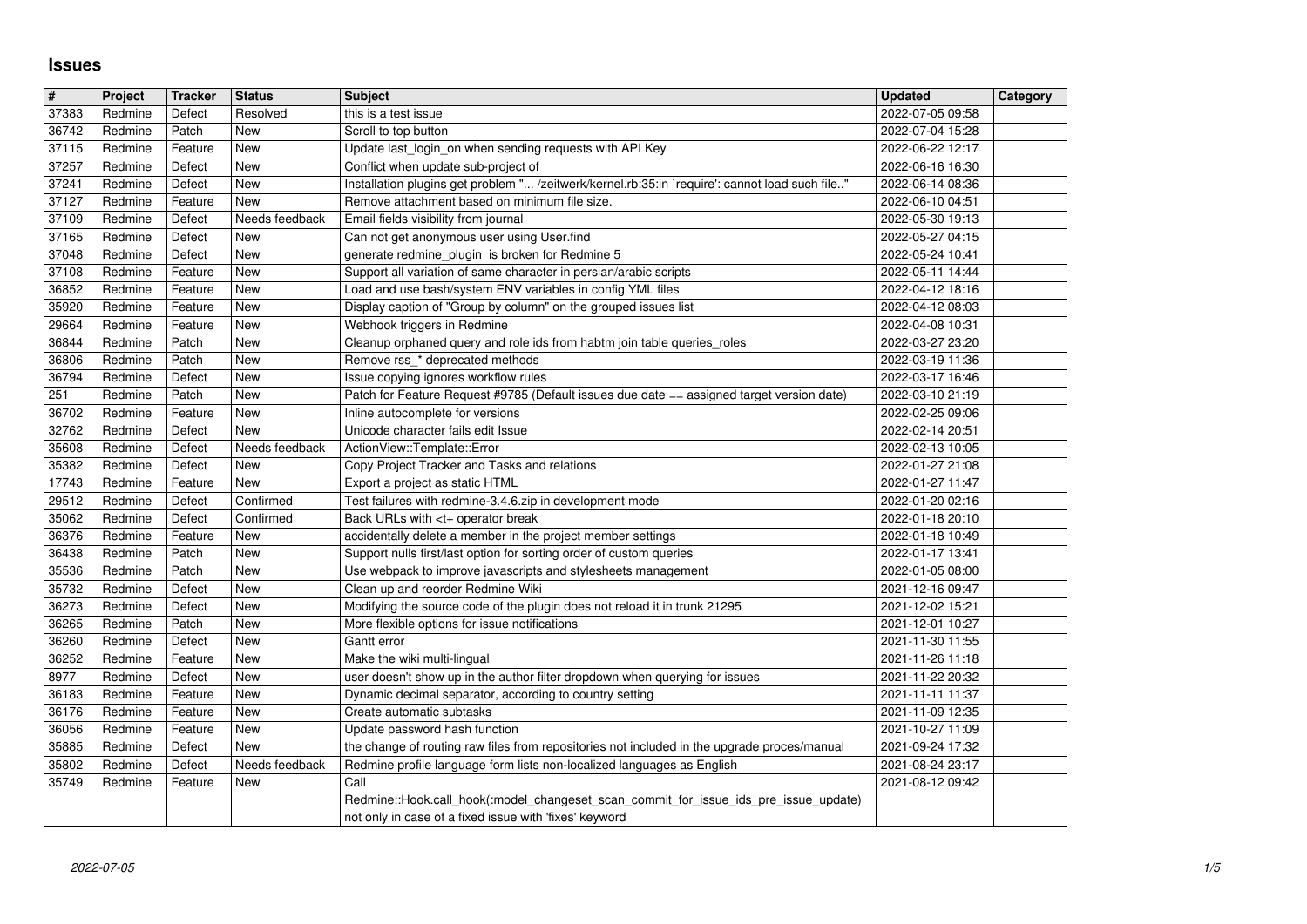| $\overline{\mathbf{H}}$ | Project            | <b>Tracker</b>     | <b>Status</b>                | <b>Subject</b>                                                                                                                                                             | <b>Updated</b>                       | Category |
|-------------------------|--------------------|--------------------|------------------------------|----------------------------------------------------------------------------------------------------------------------------------------------------------------------------|--------------------------------------|----------|
| 35648                   | Redmine            | Patch              | <b>New</b>                   | Changelog generator should allow merging two or more versions                                                                                                              | 2021-08-01 10:15                     |          |
| 35217<br>35102          | Redmine<br>Redmine | Patch<br>Defect    | <b>New</b><br><b>New</b>     | Replace use of Digest:: MD5 / Digest:: SHA1 with ActiveSupport:: Digest<br>Issue Tracking Details are showning issue statuses even if they are not used within the project | 2021-05-07 15:14<br>2021-04-15 11:02 |          |
| 33211                   | Redmine            | Patch              | New                          | Include block columns (ex: Description, Last notes) in CSV export when option "All columns" is                                                                             | 2021-03-28 19:53                     |          |
|                         |                    |                    |                              | selected                                                                                                                                                                   |                                      |          |
| 34593                   | Redmine            | Defect             | Needs feedback               | privacy problem on users info                                                                                                                                              | 2021-01-24 22:45                     |          |
| 20042<br>10121          | Redmine<br>Redmine | Defect<br>Feature  | Needs feedback<br>New        | A test fail when running it with PostgreSQL<br>Watchers - Add Group / Role                                                                                                 | 2021-01-18 09:00<br>2021-01-07 13:15 |          |
| 12222                   | Redmine            | Feature            | New                          | SLA Integration (Service Level Agreement)                                                                                                                                  | 2021-01-03 14:09                     |          |
| 3513                    | Redmine            | Feature            | New                          | <b>Baseline Project</b>                                                                                                                                                    | 2020-11-26 16:29                     |          |
| 34176                   | Redmine            | Defect             | New                          | Empty page reponses on Redmine 3.4.5.stable                                                                                                                                | 2020-10-27 18:10                     |          |
| 32420<br>31006          | Redmine<br>Redmine | Defect<br>Feature  | Needs feedback<br><b>New</b> | Issue redirect after login not working<br>Add feature Webhook                                                                                                              | 2020-10-27 16:12<br>2020-09-18 12:00 |          |
| 2686                    | Redmine            | Feature            | <b>New</b>                   | Role adminsitration with many projects / users -> grid overview, one submit                                                                                                | 2020-09-08 12:04                     |          |
| 27902                   | Redmine            | Defect             | <b>New</b>                   | Overview page is very slow for private projects with large number of members                                                                                               | 2020-08-21 09:50                     |          |
| 33287                   | Redmine            | Defect             | Needs feedback               | Issue File Column Attachment Link Error                                                                                                                                    | 2020-08-16 22:41                     |          |
| 33718<br>33674          | Redmine<br>Redmine | Feature<br>Feature | New<br><b>New</b>            | Import abilities, provided by obsoleted plugins<br>Cannot remove user from project when user is assigned to a group                                                        | 2020-07-10 11:19<br>2020-06-26 19:13 |          |
| 33486                   | Redmine            | Feature            | <b>New</b>                   | When copying the task, I want to reflect the version change of the main task in the version of the 2020-06-02 15:09                                                        |                                      |          |
|                         |                    |                    |                              | subtask                                                                                                                                                                    |                                      |          |
| 30069                   | Redmine            | Feature            | New                          | Integrate Redmine with GitLab (or other free CI system for open source) to run tests                                                                                       | 2020-04-18 13:22                     |          |
| 33286<br>32852          | Redmine<br>Redmine | Feature<br>Defect  | New<br>Needs feedback        | Multiple issue ids in "Subject" filter<br>Upgrading from Redmine v4.0.5 to v4.1.0 gives 2 errors                                                                           | 2020-04-10 09:56<br>2020-02-05 06:39 |          |
| 32844                   | Redmine            | Feature            | New                          | The ability to change the 404 not found screen on each site                                                                                                                | 2020-01-20 12:29                     |          |
| 32612                   | Redmine            | Defect             | New                          | Distinct can be removed due to unique constraint in database                                                                                                               | 2019-12-11 18:31                     |          |
| 32610<br>32558          | Redmine<br>Redmine | Defect<br>Defect   | <b>New</b><br><b>New</b>     | A inner join can be removed<br>Distinct can be removed                                                                                                                     | 2019-12-11 18:24<br>2019-12-06 04:07 |          |
| 32484                   | Redmine            | Feature            | New                          | When a group is selected in the user custom field field, Enable the same handling as the user on                                                                           | 2019-11-18 18:35                     |          |
|                         |                    |                    |                              | the issue list screen.                                                                                                                                                     |                                      |          |
| 32442                   | Redmine            | Defect             | <b>New</b>                   | Upgrade vom 2.x to 4.0.5 fails when invoking "rake db:migrate RAILS_ENV=production"                                                                                        | 2019-11-10 16:12                     |          |
| 32312<br>26521          | Redmine<br>Redmine | Feature<br>Feature | <b>New</b><br>Needs feedback | Disable auto selecting in top right Project filter<br>Identify over-allocated resource                                                                                     | 2019-10-21 09:53<br>2019-09-03 09:02 |          |
| 31908                   | Redmine            | Feature            | New                          | Do not load all projects in project jump box                                                                                                                               | 2019-08-15 22:07                     |          |
| 31886                   | Redmine            | Defect             | <b>New</b>                   | There is no limitation for the content of news                                                                                                                             | 2019-08-13 07:41                     |          |
| 31831                   | Redmine            | Defect             | New                          | Back url parse in validation                                                                                                                                               | 2019-08-01 10:49                     |          |
| 31755<br>31725          | Redmine<br>Redmine | Defect<br>Feature  | New<br><b>New</b>            | Couldn't download Redmine by curl in Debian buster<br>Start Redmine version numbering in reverse order (newer towards older) when submitting bugs                          | 2019-07-22 09:40<br>2019-07-15 09:40 |          |
|                         |                    |                    |                              | on this instance                                                                                                                                                           |                                      |          |
|                         | 31710 Redmine      | Defect             | New                          | Assigned on search issues not ordered by name                                                                                                                              | 2019-07-11 20:43                     |          |
| 31449                   | Redmine            | Feature            | New                          | Generate issue graphics                                                                                                                                                    | 2019-05-31 00:11                     |          |
| 31381<br>25747          | Redmine<br>Redmine | Feature<br>Feature | New<br>New                   | Find change status of issues at custom query<br>Spent time - CUSTOM fields - edit permission - WEB UI vs. API access                                                       | 2019-05-19 16:53<br>2019-05-14 22:05 |          |
| 31341                   | Redmine            | Defect             | New                          | install redmine on windows                                                                                                                                                 | 2019-05-10 13:17                     |          |
|                         |                    |                    |                              |                                                                                                                                                                            |                                      |          |
|                         |                    |                    |                              |                                                                                                                                                                            |                                      |          |
|                         |                    |                    |                              |                                                                                                                                                                            |                                      |          |
|                         |                    |                    |                              |                                                                                                                                                                            |                                      |          |
|                         |                    |                    |                              |                                                                                                                                                                            |                                      |          |
|                         |                    |                    |                              |                                                                                                                                                                            |                                      |          |
|                         |                    |                    |                              |                                                                                                                                                                            |                                      |          |
|                         |                    |                    |                              |                                                                                                                                                                            |                                      |          |
|                         |                    |                    |                              |                                                                                                                                                                            |                                      |          |
|                         |                    |                    |                              |                                                                                                                                                                            |                                      |          |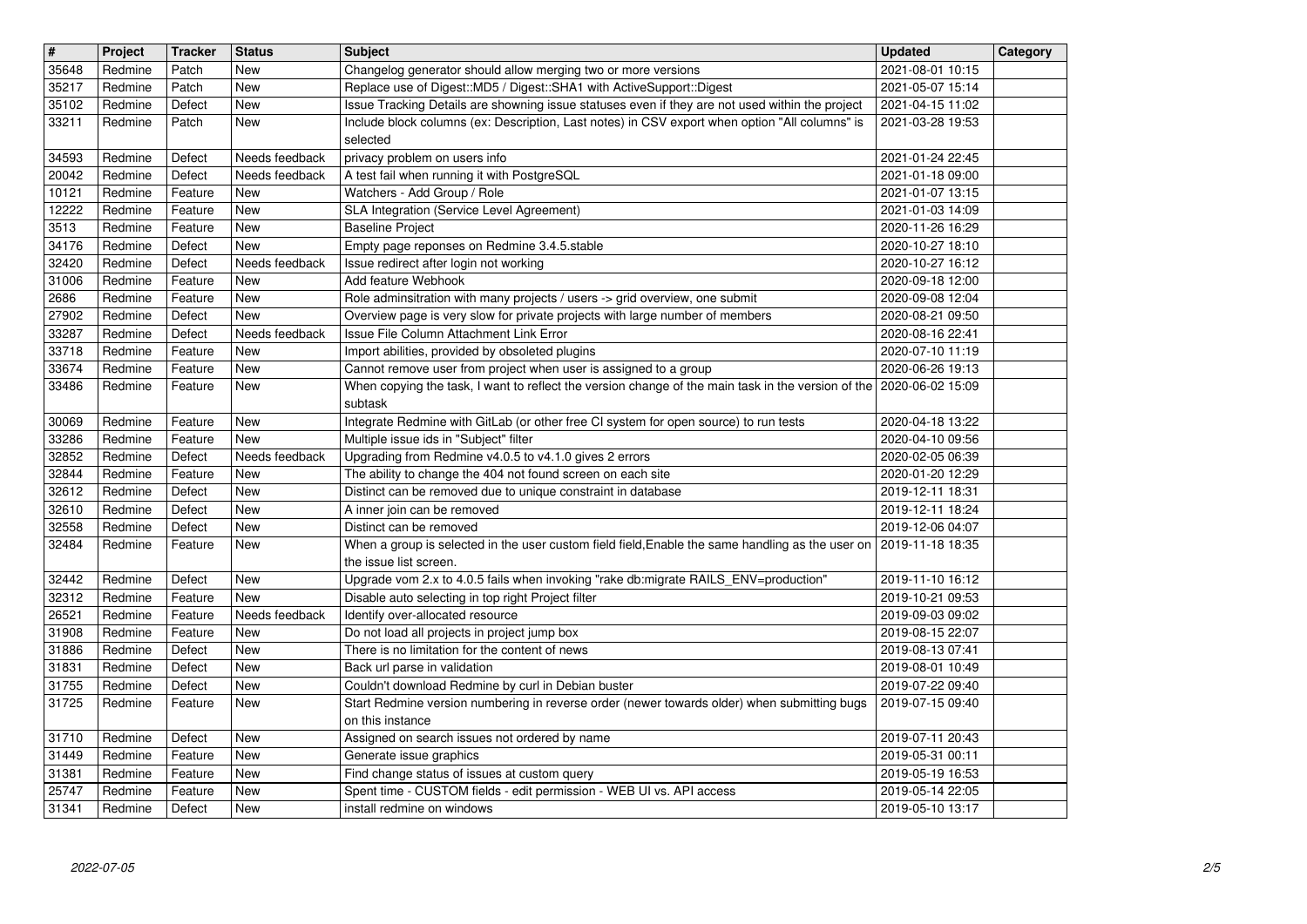| $\overline{\mathbf{H}}$ | Project            | <b>Tracker</b>     | <b>Status</b>            | <b>Subject</b>                                                                                                                                                       | <b>Updated</b>                       | Category |
|-------------------------|--------------------|--------------------|--------------------------|----------------------------------------------------------------------------------------------------------------------------------------------------------------------|--------------------------------------|----------|
| 31291<br>31111          | Redmine<br>Redmine | Feature<br>Defect  | New<br>New               | how i can calcute custom field under subproject<br>About custom fields in List format or Key/value list format                                                       | 2019-05-03 02:19<br>2019-03-28 21:22 |          |
| 28127                   | Redmine            | Defect             | New                      | It is impossible to filter the trackers by project in the XML/REST-API                                                                                               | 2019-03-27 00:28                     |          |
| 30981<br>30055          | Redmine<br>Redmine | Feature<br>Defect  | New<br>New               | Allow "New Member" modal to keep track of selected users between searches<br>Keep it from one job to the next                                                        | 2019-03-06 11:03<br>2018-12-05 08:45 |          |
| 29758                   | Redmine            | Feature            | <b>New</b>               | Introduce optional pay per feature model of Redmine development                                                                                                      | 2018-10-13 01:54                     |          |
| 29750                   | Redmine            | Feature            | New                      | Per project intergated IDE module with live collaboration support                                                                                                    | 2018-10-09 17:59                     |          |
| 29588<br>25342          | Redmine<br>Redmine | Feature<br>Defect  | New<br>Needs feedback    | There should be a way to avoid adding paragraph to a Textile block<br>ActionView::Template::Error (undefined method `accessor' for                                   | 2018-09-11 23:59<br>2018-09-07 22:10 |          |
|                         |                    |                    |                          | # <activerecord::type::value:0xa91ee78>):</activerecord::type::value:0xa91ee78>                                                                                      |                                      |          |
| 29511<br>8289           | Redmine<br>Redmine | Defect<br>Defect   | New<br>New               | cpu 100%<br>target version does not get propagated to subtasks                                                                                                       | 2018-09-06 09:47<br>2018-08-30 09:10 |          |
| 2897                    | Redmine            | Feature            | New                      | Tagging in Redmine                                                                                                                                                   | 2018-08-26 22:55                     |          |
| 28807                   | Redmine            | Defect             | New                      | Cannot search in a case-insensitive manner                                                                                                                           | 2018-05-28 04:39                     |          |
| 28871<br>28539          | Redmine<br>Redmine | Defect<br>Feature  | New<br>New               | Adding the window AD activity directory to verify redmine permissions is failed<br>journal query                                                                     | 2018-05-27 04:18<br>2018-04-12 11:43 |          |
| 18325                   | Redmine            | Feature            | <b>New</b>               | Request approval                                                                                                                                                     | 2018-03-15 00:43                     |          |
| 28105<br>3125           | Redmine<br>Redmine | Feature            | <b>New</b><br>New        | Portfolio managment<br>Merging 2 different Redmine Installations                                                                                                     | 2018-02-27 13:01<br>2018-02-27 04:46 |          |
| 28243                   | Redmine            | Feature<br>Patch   | New                      | Consistent interface for Principal.member_of and not_member_of                                                                                                       | 2018-02-25 20:46                     |          |
| 27990                   | Redmine            | Defect             | New                      | Roadmap Issues null on selection of version custom field                                                                                                             | 2018-02-04 15:40                     |          |
| 28111<br>28078          | Redmine<br>Redmine | Defect<br>Defect   | New<br>New               | Redmine Permissions - option to combine "Non member" role with others<br>Workflows inconsistencies when removing "add/edit issue" permission to a role which already | 2018-01-31 11:58<br>2018-01-25 18:14 |          |
|                         |                    |                    |                          | has a workflow defined                                                                                                                                               |                                      |          |
| 28069                   | Redmine            | Defect             | <b>New</b>               | Queries 403 error if query author is not in the roles list                                                                                                           | 2018-01-25 10:44                     |          |
| 28008<br>27693          | Redmine<br>Redmine | Feature<br>Defect  | <b>New</b><br><b>New</b> | Easier way to put a hyperlink to a network folder in the comments<br>In queries, operator "Any" should be "Not empty"                                                | 2018-01-17 21:01<br>2017-12-27 17:07 |          |
| 5430                    | Redmine            | Feature            | New                      | Project-Specific Default Priority                                                                                                                                    | 2017-12-08 20:15                     |          |
| 17770                   | Redmine            | Defect             | New                      | very simple fix: that causes many sites to break, and much confusion - incorrect use of .js<br>suffix                                                                | 2017-12-03 19:24                     |          |
| 27126                   | Redmine            | Defect             | Needs feedback           | Breadcrumbs and Drop-down List corrupted                                                                                                                             | 2017-12-01 13:30                     |          |
| 27381                   | Redmine            | Feature            | New                      | % Complete respond to status change in UI                                                                                                                            | 2017-11-05 09:22                     |          |
| 27199<br>27067          | Redmine<br>Redmine | Feature<br>Defect  | New<br>Needs feedback    | add log date to issue list filter<br>Missed task for redmine:plugins:test                                                                                            | 2017-10-16 09:23<br>2017-09-25 05:44 |          |
| 3001                    | Redmine            | Feature            | New                      | "Assign to" history in filter or etc.                                                                                                                                | 2017-09-21 12:38                     |          |
| 26847<br>12657          | Redmine<br>Redmine | Feature<br>Feature | New<br>New               | implement an upgrade script<br>view statistic and likes                                                                                                              | 2017-09-06 22:32                     |          |
| 26508                   | Redmine            | Defect             | Needs feedback           | excel have wrong column name at custom field                                                                                                                         | 2017-08-30 08:12<br>2017-08-23 09:43 |          |
| 26685                   | Redmine            | Patch              | New                      | Check of child classes of all levels is added for Redmine::SubclassFactory::ClassMethods                                                                             | 2017-08-14 17:01                     |          |
| 26105<br>25647          | Redmine<br>Redmine | Feature<br>Feature | New<br>New               | Update Redmine Brand<br>Max Character Length of Fields e.g. Roles, etc.                                                                                              | 2017-06-06 18:29<br>2017-04-20 11:42 |          |
| 25383                   | Redmine            | Feature            | New                      | A feature to add (signature / date)                                                                                                                                  | 2017-04-19 17:22                     |          |
| 25561                   | Redmine            | Feature            | Reopened                 | Issues are not tasks: please split them                                                                                                                              | 2017-04-10 13:16                     |          |
|                         |                    |                    |                          |                                                                                                                                                                      |                                      |          |
|                         |                    |                    |                          |                                                                                                                                                                      |                                      |          |
|                         |                    |                    |                          |                                                                                                                                                                      |                                      |          |
|                         |                    |                    |                          |                                                                                                                                                                      |                                      |          |
|                         |                    |                    |                          |                                                                                                                                                                      |                                      |          |
|                         |                    |                    |                          |                                                                                                                                                                      |                                      |          |
|                         |                    |                    |                          |                                                                                                                                                                      |                                      |          |
|                         |                    |                    |                          |                                                                                                                                                                      |                                      |          |
|                         |                    |                    |                          |                                                                                                                                                                      |                                      |          |
|                         |                    |                    |                          |                                                                                                                                                                      |                                      |          |
|                         |                    |                    |                          |                                                                                                                                                                      |                                      |          |
|                         |                    |                    |                          |                                                                                                                                                                      |                                      |          |
|                         |                    |                    |                          |                                                                                                                                                                      |                                      |          |
|                         |                    |                    |                          |                                                                                                                                                                      |                                      |          |
|                         |                    |                    |                          |                                                                                                                                                                      |                                      |          |
|                         |                    |                    |                          |                                                                                                                                                                      |                                      |          |
|                         |                    |                    |                          |                                                                                                                                                                      |                                      |          |
|                         |                    |                    |                          |                                                                                                                                                                      |                                      |          |
|                         |                    |                    |                          |                                                                                                                                                                      |                                      |          |
|                         |                    |                    |                          |                                                                                                                                                                      |                                      |          |
|                         |                    |                    |                          |                                                                                                                                                                      |                                      |          |
|                         |                    |                    |                          |                                                                                                                                                                      |                                      |          |
|                         |                    |                    |                          |                                                                                                                                                                      |                                      |          |
|                         |                    |                    |                          |                                                                                                                                                                      |                                      |          |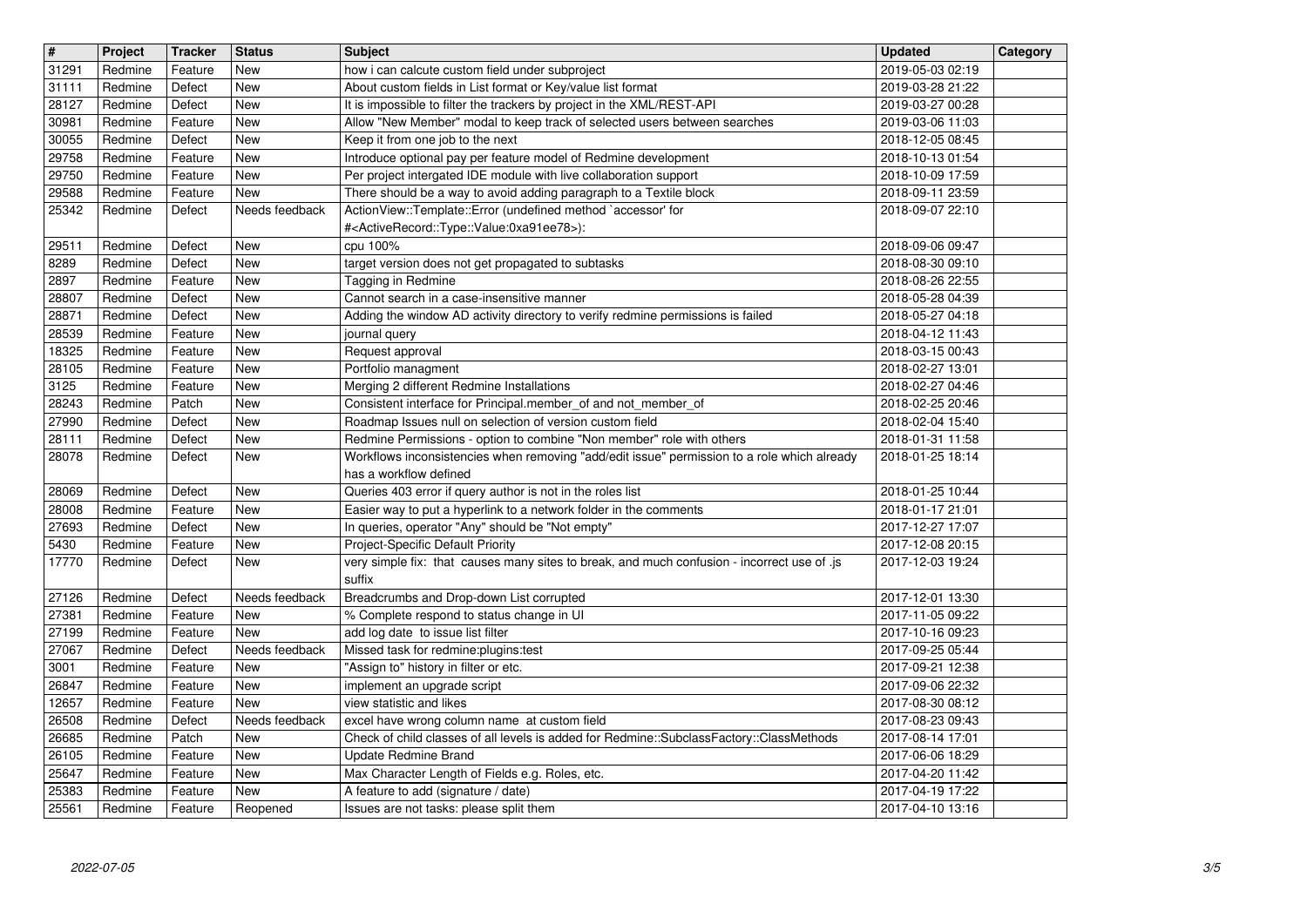| $\overline{\mathbf{H}}$ | Project            | <b>Tracker</b>     | <b>Status</b>                    | <b>Subject</b>                                                                                                       | <b>Updated</b>                       | Category |
|-------------------------|--------------------|--------------------|----------------------------------|----------------------------------------------------------------------------------------------------------------------|--------------------------------------|----------|
| 421                     | Redmine            | Feature            | New                              | Impersonate user feature                                                                                             | 2017-03-10 13:53                     |          |
| 24152<br>25222          | Redmine<br>Redmine | Feature<br>Defect  | <b>New</b><br>Needs feedback     | Locale independent number settings<br>404 error when visiting project's repository tab without a main repository     | 2017-03-02 18:51<br>2017-02-28 21:09 |          |
| 25141                   | Redmine            | Defect             | New                              | Changing the scope and resetting the position of an acts_as_positioned object inserts it at the                      | 2017-02-21 16:46                     |          |
|                         |                    |                    |                                  | one-before-last position                                                                                             |                                      |          |
| 25082                   | Redmine            | Feature            | <b>New</b>                       | Make issue totals checkbox visible per custom field                                                                  | 2017-02-15 16:11                     |          |
| 25010<br>1158           | Redmine<br>Redmine | Feature<br>Feature | New<br>New                       | Assign ticket to role instead of group<br>Polls                                                                      | 2017-02-06 10:58<br>2017-02-04 06:40 |          |
| 2448                    | Redmine            | Feature            | <b>New</b>                       | Graphviz of ticket dependencies (with example)                                                                       | 2016-11-30 14:00                     |          |
| 24477                   | Redmine            | Feature            | <b>New</b>                       | CSV export feature for thousand of issues                                                                            | 2016-11-28 19:50                     |          |
| 24426                   | Redmine            | Defect             | New                              | sqlserver2014:chang issues parentId success but view is wrong                                                        | 2016-11-24 07:47                     |          |
| 23131<br>23889          | Redmine<br>Redmine | Feature<br>Feature | Reopened<br>New                  | Plugin load order defined by inter-plugin dependencies<br>Assign ticket (SCRUM bug, issue etc.) to multiple projects | 2016-10-20 10:26<br>2016-09-22 09:00 |          |
| 2487                    | Redmine            | Feature            | Reopened                         | Software Reliability Growth Curve                                                                                    | 2016-09-13 17:11                     |          |
| 553                     | Redmine            | Feature            | New                              | Capistrano Recipes                                                                                                   | 2016-09-12 20:18                     |          |
| 506                     | Redmine            | Feature            | New                              | Add reports to top menu                                                                                              | 2016-09-12 20:15                     |          |
| 23595<br>23581          | Redmine<br>Redmine | Feature<br>Feature | <b>New</b><br><b>New</b>         | Check for Redmine new version<br>Query class inheritance                                                             | 2016-08-16 16:08<br>2016-08-12 17:21 |          |
| 12347                   | Redmine            | Feature            | <b>New</b>                       | "Calculate the issue done ratio" per project configuration                                                           | 2016-07-14 08:43                     |          |
| 11246                   | Redmine            | Feature            | <b>New</b>                       | New Design and Analysis section                                                                                      | 2016-06-08 16:59                     |          |
| 22173                   | Redmine<br>Redmine | Feature            | <b>New</b>                       | xls export with issue URL                                                                                            | 2016-03-15 03:47                     |          |
| 20124<br>21958          | Redmine            | Patch<br>Feature   | New<br>New                       | Query option, The sql for field to allow groups option.<br>Automatical reverse links to wiki/forums from issues      | 2016-02-18 15:17<br>2016-02-05 08:06 |          |
| 21783                   | Redmine            | Feature            | New                              | Custom reports from SQL query                                                                                        | 2016-01-22 07:01                     |          |
| 21770                   | Redmine            | Defect             | <b>New</b>                       | Preview does not work on non-ascii data input                                                                        | 2016-01-21 09:49                     |          |
| 21550<br>20482          | Redmine<br>Redmine | Patch<br>Feature   | Needs feedback<br>Needs feedback | New option in html redmine link parsing - attachments<br>Super admin with more than one admin                        | 2016-01-15 07:58<br>2015-09-04 04:00 |          |
| 20547                   | Redmine            | Defect             | New                              | Exporting CSV with multiple tabs open can export wrong view                                                          | 2015-08-17 15:47                     |          |
| 20153                   | Redmine            | Defect             | Needs feedback                   | Ajax indicator ajaxComplete/ajaxStop do not fire at (document).ready                                                 | 2015-07-22 01:59                     |          |
| 16299                   | Redmine            | Defect             | Needs feedback                   | Custom Issue field is not saved while issue is created                                                               | 2015-07-01 19:55                     |          |
| 19850<br>19629          | Redmine<br>Redmine | Feature<br>Feature | New<br>New                       | Quote multiple comments<br>Flags in Issue list                                                                       | 2015-05-15 10:18<br>2015-04-15 12:25 |          |
| 18618                   | Redmine            | Feature            | New                              | watch users by managers                                                                                              | 2015-04-14 19:24                     |          |
| 18342                   | Redmine            | Feature            | New                              | Enhanced issue filter                                                                                                | 2015-04-10 20:21                     |          |
| 19174                   | Redmine            | Defect             | Needs feedback                   | db migrate error from old version to 2.6                                                                             | 2015-03-26 11:41                     |          |
| 13533<br>3754           | Redmine<br>Redmine | Feature<br>Patch   | <b>New</b><br>New                | Concept for controlling visibility of users<br>add some additional URL paths to robots.txt                           | 2015-02-26 12:46<br>2015-02-04 20:35 |          |
| 18914                   | Redmine            | Defect             | <b>New</b>                       | Slow rendering pages with many small macros                                                                          | 2015-01-23 00:37                     |          |
| 18677                   | Redmine            | Feature            | New                              | Planning module                                                                                                      | 2014-12-18 09:40                     |          |
| 18220<br>18201          | Redmine<br>Redmine | Feature<br>Defect  | New<br>New                       | Allow Redmine to run as a Rails Engine<br>Internal server error (500): invalid byte sequence in UTF-8                | 2014-12-09 15:17<br>2014-11-05 10:10 |          |
| 17844                   | Redmine            | Feature            | New                              | A help intercept or better options                                                                                   | 2014-09-12 08:01                     |          |
| 17689                   | Redmine            | Feature            | New                              | De-List or cleraly mark commercial plugins                                                                           | 2014-08-28 11:06                     |          |
|                         |                    |                    |                                  |                                                                                                                      |                                      |          |
|                         |                    |                    |                                  |                                                                                                                      |                                      |          |
|                         |                    |                    |                                  |                                                                                                                      |                                      |          |
|                         |                    |                    |                                  |                                                                                                                      |                                      |          |
|                         |                    |                    |                                  |                                                                                                                      |                                      |          |
|                         |                    |                    |                                  |                                                                                                                      |                                      |          |
|                         |                    |                    |                                  |                                                                                                                      |                                      |          |
|                         |                    |                    |                                  |                                                                                                                      |                                      |          |
|                         |                    |                    |                                  |                                                                                                                      |                                      |          |
|                         |                    |                    |                                  |                                                                                                                      |                                      |          |
|                         |                    |                    |                                  |                                                                                                                      |                                      |          |
|                         |                    |                    |                                  |                                                                                                                      |                                      |          |